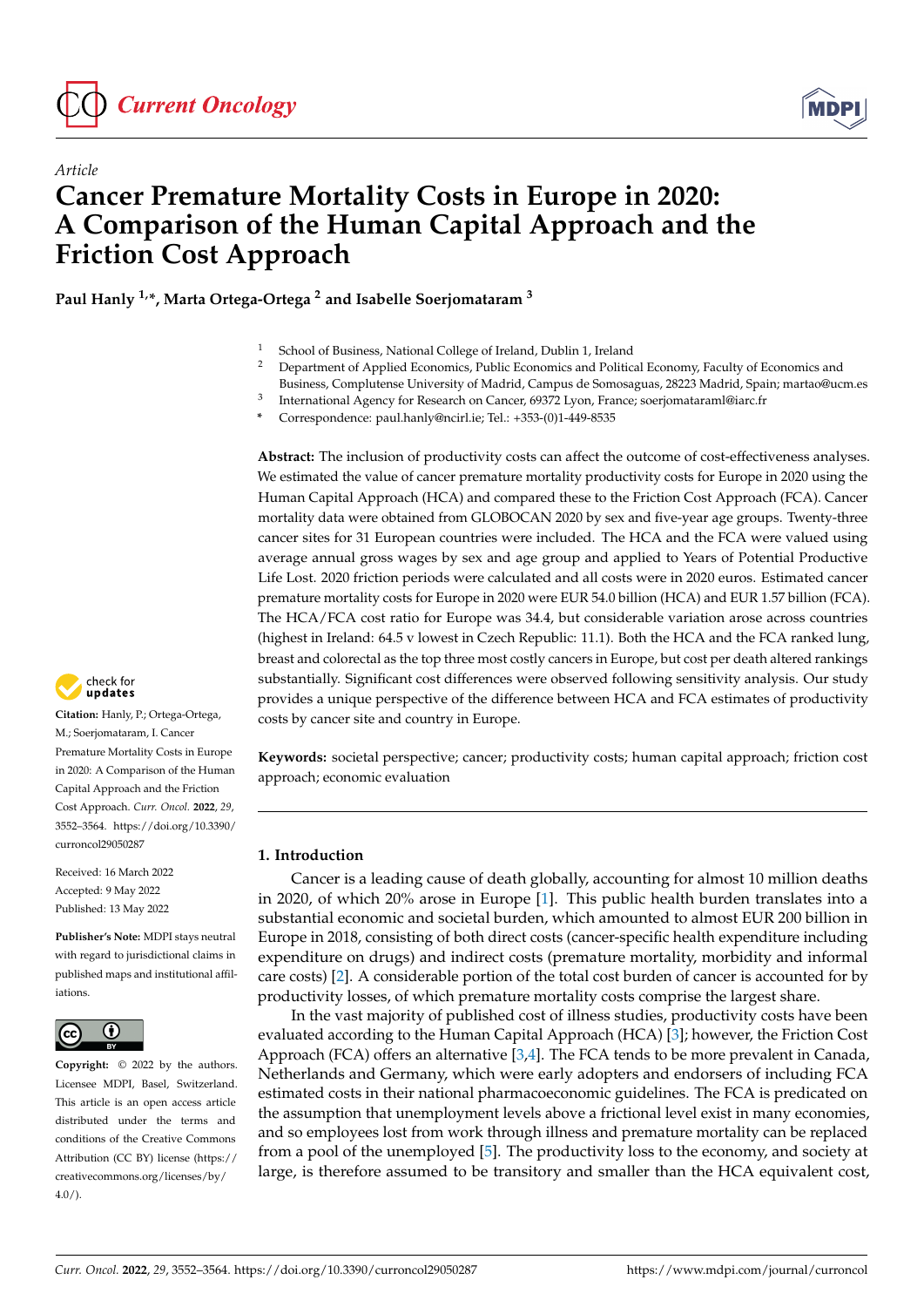which measures productivity costs over the course of an entire working life cut short by premature death.

Most cancer-related premature mortality productivity cost studies to date apply the HCA to value productivity loss [\[6\]](#page-12-0). Indeed, only 2 European studies from a review of 17 studies included cancer mortality FCA-derived productivity costs, and even then, they were presented in addition to comparator HCA estimates [\[6\]](#page-12-0). More general reviews of the applied cost of illness literature have shown that productivity costs estimated according to the FCA are smaller than the equivalent HCA estimates across disease type, but that the relative magnitudes vary widely, and the divergence is greater for chronic illnesses [\[3\]](#page-11-2). Of the reviewed studies that focused on cancer mortality, HCA/FCA cost ratios ranged from 24 to 48 [\[3\]](#page-11-2).

Although a number of studies in the literature have attempted to explore the differences between cancer-related productivity costs estimated according to the HCA and the FCA, these were limited to single, or just a few, cancer sites and located in a single country [\[7](#page-12-1)[–10\]](#page-12-2). No previous study has attempted to estimate FCA derived productivity costs associated with cancer premature mortality in Europe across multiple sites using a standardized methodological approach to friction period estimation and directly compared these to the alternative HCA. Our study is therefore unique and aims to estimate the value of productivity losses due to cancer-related premature mortality across Europe in 2020 according to the HCA and FCA, and compare estimates by country, sex and cancer site.

#### **2. Materials and Methods**

### *2.1. Mortality Data and Approach*

Cancer mortality data consisted of the number of deaths for each cancer site by sex and five-year age groups (from 15–64 years where deaths were assumed to occur at the midpoint of each 5-year age group) and was obtained from the Global Cancer Observatory, GLOBOCAN 2020 database [\(https://gco.iarc.fr/today/data-sources-methods,](https://gco.iarc.fr/today/data-sources-methods) accessed on 4 March 2022). Twenty-three individual cancer sites in addition to a total for all cancer sites were considered following the International Classification of Diseases, 10th revision (ICD-10). We included 31 European countries (the 27 countries of the European Union (EU), plus Norway, Switzerland, Iceland and the United Kingdom (UK)), which we hereafter refer to as 'Europe,' and four European regions (Northern, Southern, Central-Eastern, Western Europe).

Our estimates focused on paid production productivity loss, defined by Ortega-Ortega et al. [\[11\]](#page-12-3) as the monetary value produced by a person who is working in the labour market. Therefore, we estimated the productivity lost in the productive age group, assumed to be between 15–64 years old considering the average statutory retirement in Europe at age 65 and in line with previous premature mortality cost studies in Europe [\[11,](#page-12-3)[12\]](#page-12-4).

Years of potential productive life lost (YPPLL) were calculated using the Standard Lifetable from the World Health Organisation (WHO) [\(https://www.who.int/data/gho/d](https://www.who.int/data/gho/data/themes/topics/indicator-groups/indicator-group-details/GHO/gho-ghe-global-health-estimates-life-tables) [ata/themes/topics/indicator-groups/indicator-group-details/GHO/gho-ghe-global-heal](https://www.who.int/data/gho/data/themes/topics/indicator-groups/indicator-group-details/GHO/gho-ghe-global-health-estimates-life-tables) [th-estimates-life-tables,](https://www.who.int/data/gho/data/themes/topics/indicator-groups/indicator-group-details/GHO/gho-ghe-global-health-estimates-life-tables) accessed on 3 March 2022), which reflects the years of potential production that have been lost due to each premature cancer death before 65 years of age by sex and country (YPPLL = life expectancy up to 65 − age at cancer death). YPPLL were subsequently multiplied by market annual gross wages by age group, sex and country to generate productivity costs according to two valuation methods.

#### 2.1.1. Human Capital Approach (HCA)

The HCA is the method most commonly used in the literature to estimate labour productivity lost. It estimates the monetary value of a stream of output over a working lifetime that is cut short by premature death [\[13\]](#page-12-5) and therefore is an estimate of the potential labour productivity lost when a person dies prematurely.

We valued productivity lost using average annual gross wages by sex, age group (15–29, 30–49, 50–59, 60–64 years) and country sourced from the Structure of Earnings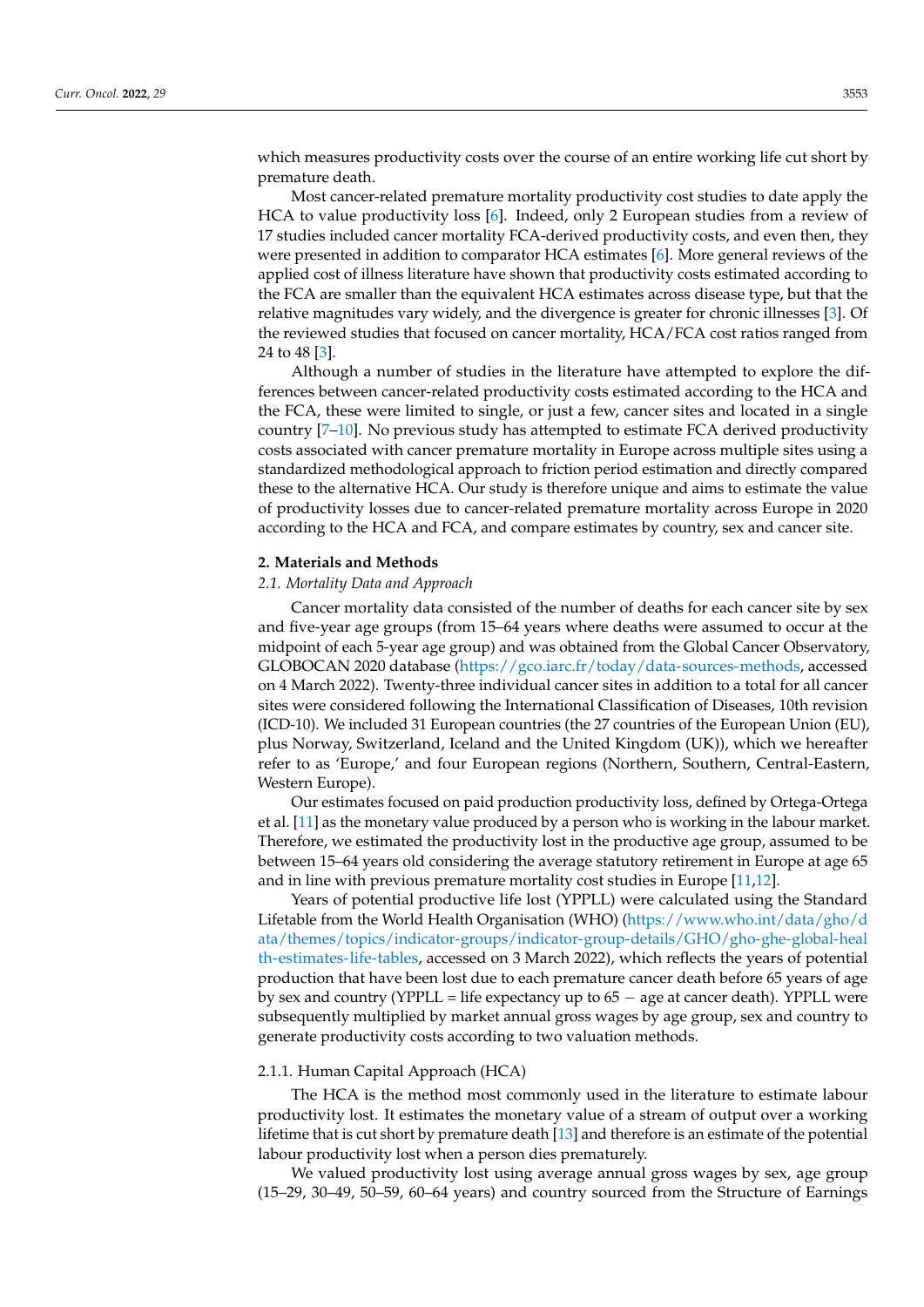Survey 2018 [\[13\]](#page-12-5) and inflated to 2020 values using the Harmonized Index of Consumer Price [\[14\]](#page-12-6), and accounted for country-specific macroeconomic conditions using national unemployment rates for 2020 [\[15\]](#page-12-7) and labour force participation rates for 2020 [\[16\]](#page-12-8), disaggregated by sex and age group (15–29, 30–39, 40–49, 50–59, 60–64 years). Present and future flows of potential productivity lost were valued by multiplying YPPLL by the sex-, ageand macroeconomic condition-adjusted wages for each country.

We assumed that wages grew at the average Gross Domestic Product (GDP) growth rate between 2000 to 2020 for each European country (base case) [\[17\]](#page-12-9), and future costs were discounted at 3.5% per annum (base-case). All costs were expressed in 2020 euros.

#### 2.1.2. Friction Cost Approach

The estimation of the FCA required an estimate of the friction period (the period of time to restore the production level of a firm following the loss of an employee and to fill a vacancy that has arisen) and monetary valuation data for lost production to the economy. Our estimate of country-specific friction periods, updated to 2020, followed a recently published methodology [\[18\]](#page-12-10). Initially, the average vacancy duration following the loss of an employee was calculated according to:

Annual vacancy duration (VD) = 365 \* 
$$
\left[\frac{\sum_{i=1}^{4} \frac{Vi}{4}}{\sum_{i=1}^{4} Mi}\right]
$$

where

*V* = stock of unfilled vacancies

*M* = flows of filled vacancies

Estimates for the stock of unfilled vacancies were derived from annual Labour Force Surveys reported by Eurostat in 2020 [\[19\]](#page-12-11). Vacancy stock data are missing for France, Italy, Denmark, Hungary and Malta. In the case of Italy, Denmark, Hungary and Malta, we used average friction periods from each of their European regions and used these as approximate estimates of the friction period. For France, and following Hanly et al. [\[18\]](#page-12-10), we used proxy estimates for vacancy stock [\(https://tradingeconomics.com/france/job-vacancies,](https://tradingeconomics.com/france/job-vacancies) accessed on 10 January 2022). Estimates of the annual flows of filled vacancies per country were calculated by multiplying the total number of occupied posts in each country [\[20\]](#page-12-12) by the percentage of newly occupied posts in the last 12 months in that country [\[21\]](#page-12-13). Following previous studies, we added an additional 4 weeks to the country-specific vacancy duration periods [\[18\]](#page-12-10), and we assumed an elasticity of annual labour time versus annual labour productivity of 1 [\[18\]](#page-12-10).

Using the same YPPLL data as for the HCA, we valued cancer-related premature mortality by multiplying YPPLL by country-specific friction periods and by country-, sexand age-specific average annual gross 2020 wages, following adjustments for country-, sexand age-specific unemployment and labour force participation rates.

#### *2.2. Sensitivity Analysis*

Separate sensitivity analyses were conducted for the HCA and FCA. For the HCA, a sensitivity analysis was conducted using maximum and minimum country-specific GDP growth between 2000 and 2020 and 0% and 6% discount rates. For the FCA, a sensitivity analysis was run on maximum and minimum estimates of the friction period between 2008 and 2018 based on results reported by Hanly et al. [\[18\]](#page-12-10) and on an estimate of the friction period for 2018, prior to the outbreak of COVID-19, for comparative purposes. Excel and Stata (version 18, StataCorp LLC, College Station, TX, USA) were used for analysis.

#### **3. Results**

### *3.1. Cancer Mortality and Years of Potential Productive Life Lost (YPPLL) in Europe*

As shown in Table [1,](#page-3-0) a total of 336,964 premature cancer-related deaths (15–64 years of age) were estimated for 2020 across Europe, which amounted to 2,833,925 YPPLL. Of these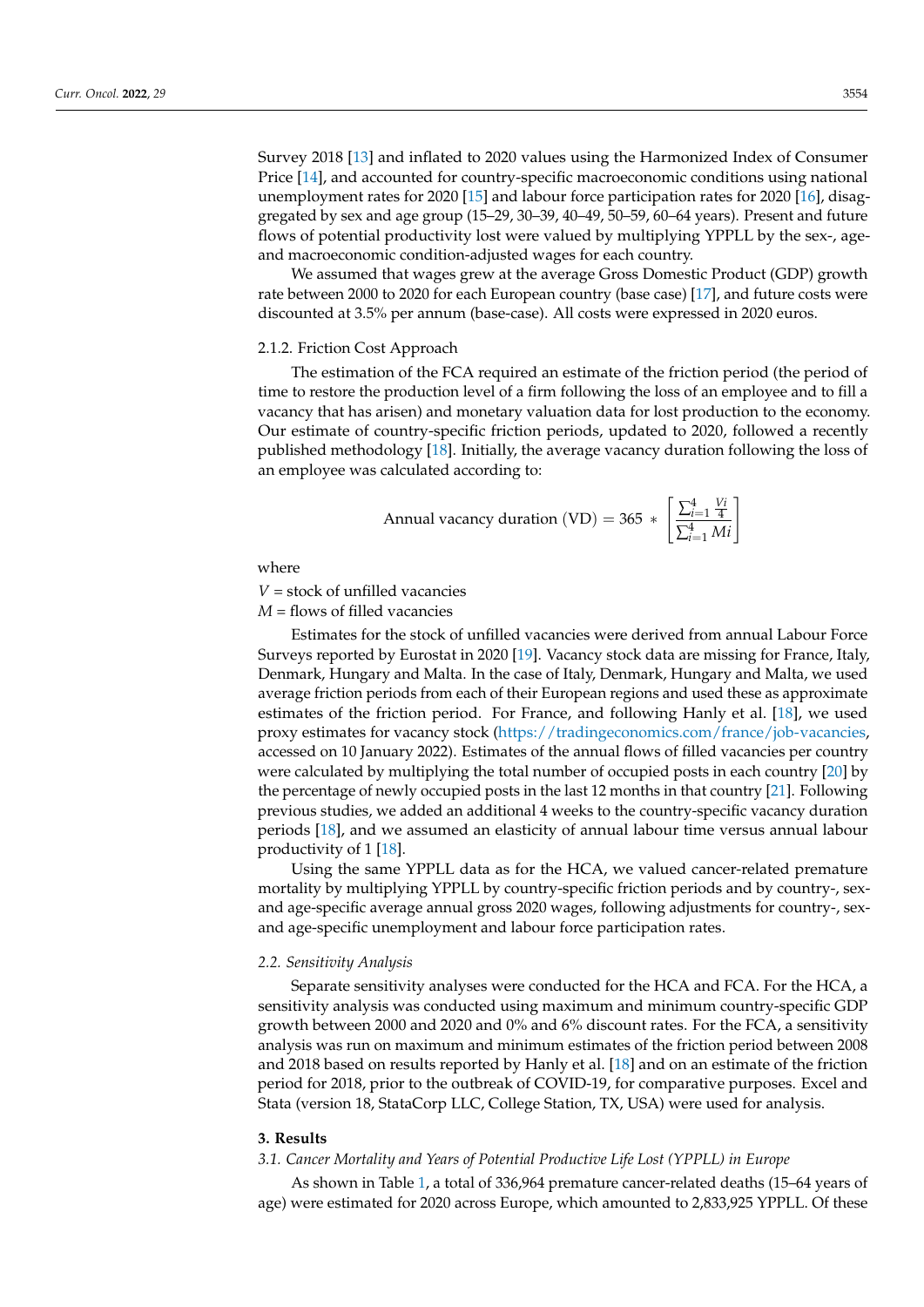deaths, Western Europe accounted for the largest portion (36%), followed by Southern Europe (25%), Central-Eastern Europe (24%) and Northern Europe (16%).

<span id="page-3-0"></span>**Table 1.** Number of premature deaths due to cancer \* (15–65 years), age of death, Years of Potential Productive Life Lost (YPPLL), cancer-related premature mortality costs (PMC) (EUR, total and per death) by Human Capital Approach (HCA) and Friction Cost Approach (FCA) and HCA/FCA ratios for Europe by region and country in 2020.

| Region/Country                                    | Deaths  | <b>Average Age</b><br>at Death | <b>YPPLL</b> | <b>HCA PMC</b><br>(EUR<br>Millions) | <b>FCA PMC</b><br>(EUR<br>Millions) | <b>HCA PMC</b><br>per Death | <b>FCA PMC</b><br>per Death | <b>HCA/FCA</b><br>Ratio |
|---------------------------------------------------|---------|--------------------------------|--------------|-------------------------------------|-------------------------------------|-----------------------------|-----------------------------|-------------------------|
| Central-Eastern<br>Europe                         | 80,970  | 55.7                           | 676,240      | 5045                                | 162                                 | 62,358                      | 2001                        | 31.1                    |
| Bulgaria                                          | 6426    | 54.80                          | 59,082       | 299                                 | 6                                   | 46,526                      | 988                         | 47.1                    |
| Czechia                                           | 6776    | 55.9                           | 54,962       | 620                                 | 56                                  | 91,404                      | 8231                        | 11.1                    |
| Hungary                                           | 9963    | 56.0                           | 80,037       | 656                                 | 26                                  | 65,896                      | 2563                        | 25.7                    |
| Poland                                            | 33,901  | 56.0                           | 270,324      | 2152                                | 42                                  | 63,608                      | 1236                        | 51.4                    |
| Romania                                           | 19,119  | 55.0                           | 172,433      | 941                                 | 25                                  | 49,208                      | 1291                        | 38.1                    |
| Slovakia                                          | 4785    | 55.8                           | 39,401       | 377                                 | 8                                   | 78,808                      | 1620                        | 48.6                    |
| Northern Europe                                   | 51,592  | 55.5                           | 442,349      | 11,165                              | 280                                 | 216,377                     | 5419                        | 39.9                    |
| Denmark                                           | 3460    | 56.1                           | 27,179       | 1041                                | 27                                  | 300,750                     | 7855                        | 38.3                    |
| Estonia                                           | 900     | 56.3                           | 6945         | 77                                  | $\overline{2}$                      | 85,475                      | 1748                        | 48.9                    |
| Finland                                           | 2445    | 56.1                           | 19,403       | 536                                 | 14                                  | 219,013                     | 5597                        | 39.2                    |
| Iceland                                           | 133     | 56.2                           | 1040         | 38                                  | $\mathbf{1}$                        | 281,944                     | 7608                        | 37.1                    |
| Ireland                                           | 2274    | 55.0                           | 20,491       | 617                                 | 10                                  | 271,122                     | 4205                        | 64.5                    |
| Latvia                                            | 1677    | 55.7                           | 13,987       | 127                                 | $\overline{4}$                      | 75,658                      | 2182                        | 34.7                    |
| Lithuania                                         | 2529    | 55.6                           | 21,332       | 163                                 | 3                                   | 64,394                      | 1138                        | 56.6                    |
| Norway                                            | 2354    | 55.6                           | 19,892       | 597                                 | 18                                  | 253,538                     | 7588                        | 33.4                    |
| Sweden                                            | 3919    | 55.7                           | 32,417       | 1010                                | 25                                  | 257,651                     | 6400                        | 40.3                    |
| United Kingdom                                    | 31,901  | 55.2                           | 279,663      | 6960                                | 177                                 | 218,175                     | 5551                        | 39.3                    |
| Southern Europe                                   | 80,032  | 55.4                           | 692,801      | 10,620                              | 213                                 | 132,682                     | 2660                        | 49.9                    |
| Croatia                                           | 3659    | 56.1                           | 28,829       | 185                                 | 5                                   | 50,441                      | 1370                        | 36.9                    |
| Cyprus                                            | 593     | 54.9                           | 5374         | 81                                  | $\overline{2}$                      | 136,034                     | 2875                        | 47.3                    |
| Greece                                            | 6776    | 55.7                           | 56,208       | 620                                 | 11                                  | 91,436                      | 1600                        | 57.2                    |
| Italy                                             | 32,527  | 55.3                           | 283,892      | 5190                                | 120                                 | 159,589                     | 3687                        | 43.3                    |
| Malta                                             | 192     | 57.3                           | 1287         | 17                                  | $\mathbf{1}$                        | 86,765                      | 2986                        | 29.1                    |
| Portugal                                          | 7310    | 54.8                           | 67,191       | 812                                 | 14                                  | 111,048                     | 1850                        | 60.0                    |
| Slovenia                                          | 1523    | 56.3                           | 11,690       | 156                                 | 5                                   | 102,168                     | 3436                        | 29.7                    |
| Spain                                             | 27,452  | 55.3                           | 238,330      | 3560                                | 56                                  | 129,645                     | 2043                        | 63.5                    |
| Western Europe                                    | 124,370 | 55.8                           | 1,022,535    | 27,184                              | 915                                 | 218,624                     | 7353                        | 29.7                    |
| Austria                                           | 5331    | 56.0                           | 42,813       | 1154                                | 43                                  | 216,417                     | 7983                        | 27.1                    |
| Belgium                                           | 6860    | 55.9                           | 55,348       | 1439                                | 71                                  | 209,742                     | 10,387                      | 20.2                    |
| France                                            | 42,441  | 55.1                           | 376,284      | 7750                                | 164                                 | 182,748                     | 3875                        | 47.1                    |
| Germany                                           | 55,029  | 56.2                           | 430,726      | 12,330                              | 507                                 | 224,067                     | 9221                        | 24.3                    |
| Luxemburg                                         | 279     | 56.3                           | 2158         | 77                                  | $\overline{2}$                      | 277,578                     | 7936                        | 35.0                    |
| Switzerland                                       | 4082    | 55.7                           | 33,859       | 1864                                | 38                                  | 456,884                     | 9276                        | 49.2                    |
| The Netherlands                                   | 10,348  | 56.1                           | 81,347       | 2570                                | 89                                  | 248,263                     | 8576                        | 29.0                    |
| EUROPE-27+ Norway,<br>Switzerland,<br>Iceland, UK | 336,964 | 55.6                           | 2,833,925    | 54,015                              | 1569                                | 160,318                     | 4656                        | 34.4                    |

\* Cancer totals include non-melanoma skin cancer.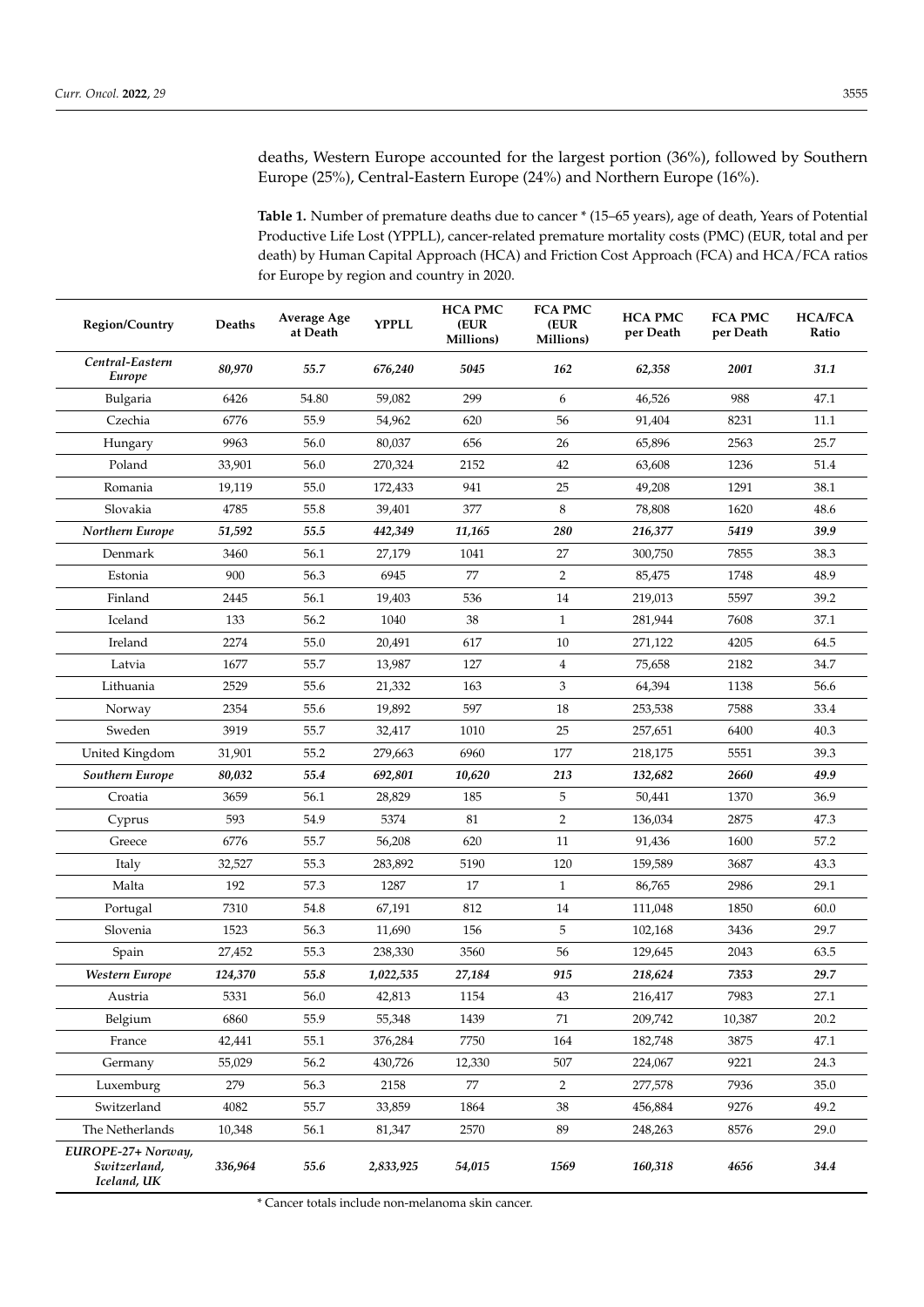#### *3.2. Total Premature Mortality Costs by Region and Country*

In Table [1,](#page-3-0) the total estimated cancer premature mortality cost for Europe in 2020 was EUR 54.02 billion according to the HCA and EUR 1.57 billion according to the FCA, with HCA costs therefore 34.4 times the size of the equivalent FCA costs. Across the four European regions, this ratio varies from 29.7 in Western Europe (HCA = EUR 27.18 billion; FCA = EUR 0.92 billion) to 49.9 in Southern Europe (HCA = EUR 10.62 billion; FCA = EUR 0.21 billion).

From a country-specific perspective, the ranking of premature mortality costs remained similar between the HCA and FCA, with four (Germany, United Kingdom, France and Italy) of the top five ranked countries by cost burden being the same regardless of valuation approach employed (Spain ranks as fifth most burdensome by cancer cost in Europe according to the HCA, but eighth according to the FCA). Despite this degree of relative similarity in the ranking of the cancer cost burden by country, there was considerable variation in the HCA/FCA cost ratio across countries. The highest cost ratios were recorded for Ireland (64.5), Spain (63.5) and Portugal (60.0), while the lowest arose in Germany (24.3), Belgium (20.2) and Czechia (11.1).

### *3.3. Premature Mortality Costs per Cancer Death by Region and Country*

The estimated cancer premature mortality cost per death for Europe in 2020 was EUR 160,318 according to the HCA and EUR 4656 according to the FCA (Table [1\)](#page-3-0). Although the HCA/FCA cost ratios were the same as those for total premature mortality cost, the ranking of the cancer cost burden by country changed considerably. The top three costliest countries for cancer according to the HCA were Switzerland (EUR 456,884), Denmark (EUR 300,750) and Iceland (EUR 281,944). Only Switzerland (EUR 9276) remained in the top three costliest countries according to the FCA, with Belgium (EUR 10,387: 1st) and Germany (EUR 9221: 3rd) emerging as high-cost countries using this approach. Likewise, differences emerged in the ranking of the least costly countries with Croatia (EUR 50,441), Romania (EUR 49,208) and Bulgaria (EUR 46,526) ranked lowest according to the HCA, while Poland (EUR 1236), Lithuania (EUR 1138) and Bulgaria (EUR 988) were lowest ranked by the FCA.

### *3.4. Premature Mortality Costs by Gender, by Region and Country*

The total estimated premature mortality cancer cost for Europe in 2020 was EUR 33.81 billion (EUR 176,787 per death) for males and EUR 20.20 billion (EUR 138,686 per death) for females according to the HCA (Table [2\)](#page-5-0). The equivalent cost for the FCA was EUR 1.02 billion (EUR 5331 per death) for males and EUR 0.55 billion (EUR 3771 per death) for females, which resulted in a HCA/FCA cost ratio of 33.2 for male cancer costs and 36.8 for female cancer costs. By region, the highest HCA/FCA cost ratio arose in Southern Europe, where HCA costs were 48.3 times higher for males and 53.0 times higher for females, while the lowest ratio occurred in Western Europe where HCA costs were 28.7 times higher for males and 31.7 times higher for females. This higher HCA/FCA cost ratio for females occurred across Europe where application of the FCA appears to have exacerbated the gender disparity in the valuation of the cancer burden. Whereas the male/female ratio for cancer deaths was 1.31, the application of the HCA increased this ratio to 1.7, and the application of the FCA further widened the male/female burden gap to 1.9. Therefore, in countries such as Portugal (2.5), Greece (2.4) and Spain (2.2), the male/female FCA cost ratio rose above 2 even though the male/female ratio of cancer death was below 2 (Portugal: 1.8, Greece: 1.4, Spain: 1.5).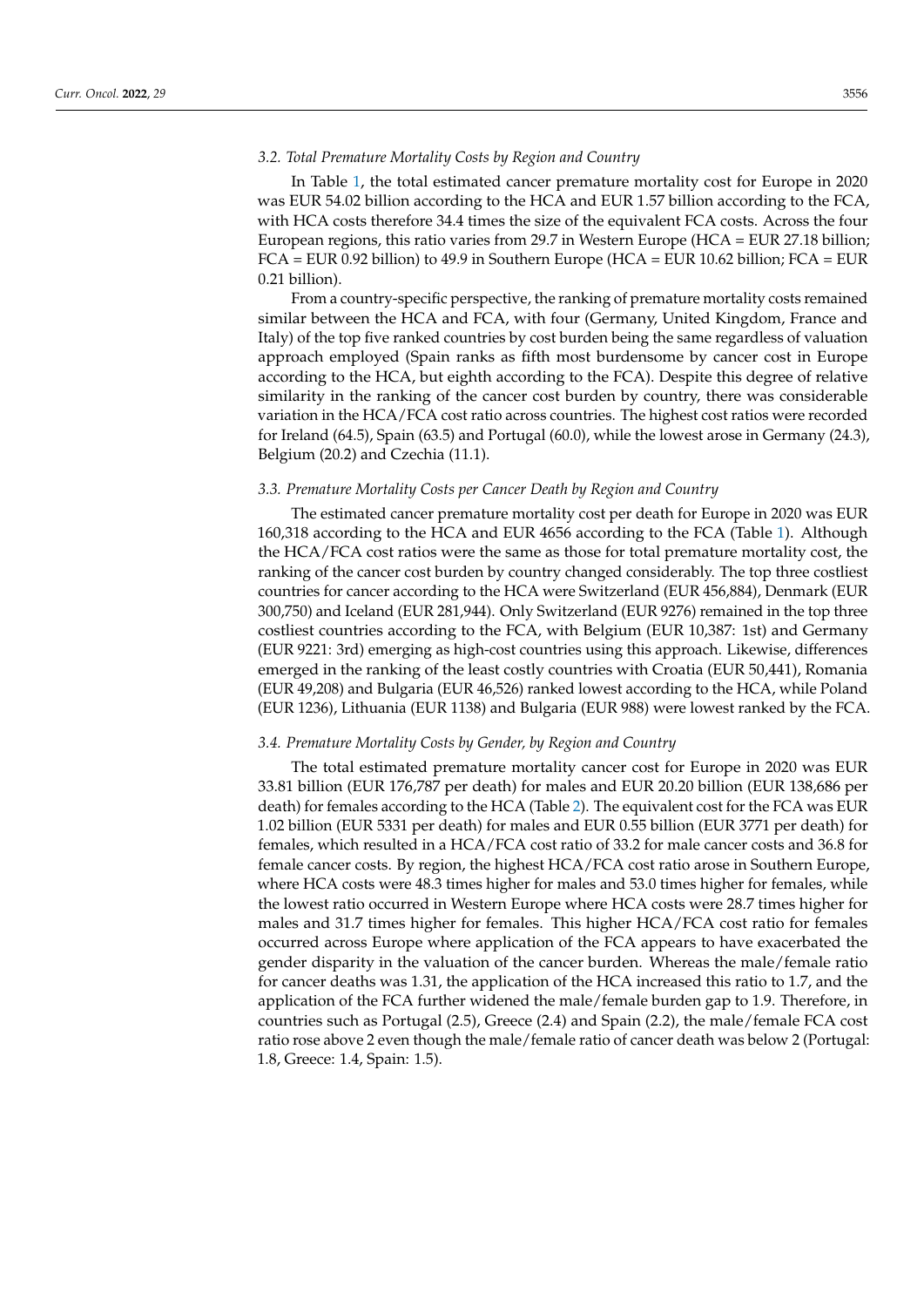|                                                      | Males (M)                                          |                                                    |                                                  | Females (F)                              |                                          |                                                    |                                                    |                                                  | <b>Sex Ratios</b>                        |                                          |                        |                              |                                          |                                   |
|------------------------------------------------------|----------------------------------------------------|----------------------------------------------------|--------------------------------------------------|------------------------------------------|------------------------------------------|----------------------------------------------------|----------------------------------------------------|--------------------------------------------------|------------------------------------------|------------------------------------------|------------------------|------------------------------|------------------------------------------|-----------------------------------|
| Region                                               | <b>HCA</b><br><b>PMC</b><br>(EUR<br>Mil-<br>lions) | <b>FCA</b><br><b>PMC</b><br>(EUR<br>Mil-<br>lions) | HCA/<br><b>FCA</b><br>Ratio<br>for<br><b>PMC</b> | <b>HCA</b><br><b>PMC</b><br>per<br>Death | <b>FCA</b><br><b>PMC</b><br>per<br>Death | <b>HCA</b><br><b>PMC</b><br>(EUR<br>Mil-<br>lions) | <b>FCA</b><br><b>PMC</b><br>(EUR<br>Mil-<br>lions) | HCA/<br><b>FCA</b><br>Ratio<br>for<br><b>PMC</b> | <b>HCA</b><br><b>PMC</b><br>per<br>Death | <b>FCA</b><br><b>PMC</b><br>per<br>Death | M/F<br>Deaths<br>Ratio | M/F<br><b>YPPLL</b><br>Ratio | M/F<br><b>HCA</b><br><b>PMC</b><br>Ratio | M/F<br><b>FCA</b><br>PMC<br>Ratio |
| Central-<br>Eastern<br>Europe                        | 3208                                               | 107                                                | 29.9                                             | 67,387                                   | 2252                                     | 1837                                               | 55                                                 | 33.6                                             | 55,159                                   | 1642                                     | 1.4                    | 1.3                          | 1.7                                      | 2.0                               |
| Bulgaria                                             | 179                                                | $\overline{4}$                                     | 44.2                                             | 46,674                                   | 1059                                     | 120                                                | 2                                                  | 52.3                                             | 46,310                                   | 883                                      | 1.5                    | 1.2                          | 1.5                                      | 1.8                               |
| Czechia                                              | 396                                                | 37                                                 | 10.7                                             | 99,322                                   | 9326                                     | 224                                                | 19                                                 | 12.0                                             | 80,113                                   | 6670                                     | 1.4                    | 1.3                          | 1.8                                      | 2.0                               |
| Hungary                                              | 408                                                | 17                                                 | 24.7                                             | 71,973                                   | 2918                                     | 248                                                | 9                                                  | 27.6                                             | 57,862                                   | 2094                                     | 1.3                    | 1.2                          | 1.6                                      | 1.8                               |
| Poland                                               | 1360                                               | 28                                                 | 49.3                                             | 70,653                                   | 1428                                     | 792                                                | 14                                                 | 55.3                                             | 54,284                                   | 982                                      | 1.3                    | 1.2                          | 1.7                                      | 1.9                               |
| Romania                                              | 617                                                | 17                                                 | 36.9                                             | 51,683                                   | 1401                                     | 324                                                | 8                                                  | 40.7                                             | 45,088                                   | 1109                                     | 1.7                    | 1.5                          | 1.9                                      | 2.1                               |
| Slovakia                                             | 248                                                | 5                                                  | 47.0                                             | 84,601                                   | 1797                                     | 129                                                | $\overline{2}$                                     | 52.1                                             | 69,618                                   | 1340                                     | 1.6                    | 1.4                          | 1.9                                      | 2.1                               |
| Northern<br>Europe                                   | 6405                                               | 167                                                | 38.3                                             | 240,854                                  | 6297                                     | 4761                                               | 112                                                | 42.4                                             | 190,356                                  | 4485                                     | 1.1                    | 0.9                          | 1.3                                      | 1.5                               |
| Denmark                                              | 602                                                | 16                                                 | 36.9                                             | 339,945                                  | 9209                                     | 439                                                | 11                                                 | 40.4                                             | 259,699                                  | 6437                                     | 1.0                    | 0.9                          | 1.4                                      | 1.5                               |
| Estonia                                              | 45                                                 | $\mathbf{1}$                                       | 45.9                                             | 83,373                                   | 1816                                     | 32                                                 | $\mathbf{1}$                                       | 54.0                                             | 88,672                                   | 1645                                     | 1.5                    | 1.3                          | 1.4                                      | 1.7                               |
| Finland                                              | 312                                                | $\,$ 8 $\,$                                        | 38.1                                             | 236,133                                  | 6208                                     | 224                                                | 5                                                  | 40.8                                             | 198,926                                  | 4880                                     | 1.2                    | 1.1                          | 1.4                                      | 1.5                               |
| Iceland                                              | 23                                                 | $\mathbf{1}$                                       | 37.1                                             | 352,591                                  | 9528                                     | 14                                                 | 0.4                                                | 37.1                                             | 212,352                                  | 5716                                     | 1.0                    | 0.9                          | 1.6                                      | 1.6                               |
| Ireland                                              | 349                                                | 6                                                  | 61.9                                             | 319,207                                  | 5162                                     | 268                                                | $\overline{4}$                                     | 68.3                                             | 226,620                                  | 3320                                     | 0.9                    | 0.8                          | 1.3                                      | 1.4                               |
| Latvia                                               | 74                                                 | $\overline{2}$                                     | 32.5                                             | 76,248                                   | 2343                                     | 53                                                 | $\mathbf{1}$                                       | 38.1                                             | 74,858                                   | 1962                                     | 1.4                    | 1.1                          | 1.4                                      | 1.6                               |
| Lithuania                                            | 97                                                 | $\overline{2}$                                     | 53.5                                             | 63,219                                   | 1182                                     | 66                                                 | $\mathbf{1}$                                       | 61.8                                             | 66,224                                   | 1071                                     | 1.6                    | 1.3                          | 1.5                                      | 1.7                               |
| Norway                                               | 341                                                | 10                                                 | 32.6                                             | 282,504                                  | 8672                                     | 256                                                | $\overline{7}$                                     | 34.7                                             | 223,006                                  | 6445                                     | 1.1                    | 1.0                          | 1.3                                      | 1.4                               |
| Sweden                                               | 541                                                | 14                                                 | 39.0                                             | 280,267                                  | 7176                                     | 469                                                | 11                                                 | 41.8                                             | 235,683                                  | 5646                                     | 1.0                    | 0.9                          | 1.2                                      | $1.2\,$                           |
| United<br>Kingdom                                    | 4020                                               | 107                                                | 37.5                                             | 248,862                                  | 6641                                     | 2940                                               | 70                                                 | 42.1                                             | 186,714                                  | 4434                                     | 1.0                    | 0.9                          | 1.4                                      | 1.5                               |
| Southern<br>Europe                                   | 6918                                               | 143                                                | 48.3                                             | 150,352                                  | 3110                                     | 3702                                               | 70                                                 | 53.0                                             | 108,781                                  | 2051                                     | 1.4                    | 1.2                          | 1.9                                      | 2.1                               |
| Croatia                                              | 116                                                | 3                                                  | 35.6                                             | 52,578                                   | 1484                                     | 69                                                 | $\overline{2}$                                     | 39.4                                             | 47,226                                   | 1197                                     | 1.5                    | 1.3                          | 1.7                                      | 1.9                               |
| Cyprus                                               | 55                                                 | $1\,$                                              | 47.2                                             | 159,771                                  | 3381                                     | 26                                                 | $\mathbf{1}$                                       | 47.3                                             | 103,013                                  | 2172                                     | 1.4                    | $1.3\,$                      | 2.2                                      | 2.2                               |
| Greece                                               | 418                                                | $\,$ 8 $\,$                                        | 54.3                                             | 105,722                                  | 1946                                     | 202                                                | 3                                                  | 64.2                                             | 71,420                                   | 1115                                     | 1.4                    | 1.1                          | 2.1                                      | 2.4                               |
| Italy                                                | 3350                                               | 79                                                 | 42.2                                             | 192,741                                  | 4564                                     | 1840                                               | 41                                                 | 45.3                                             | 121,532                                  | 2680                                     | 1.1                    | 1.0                          | 1.8                                      | 2.0                               |
| Malta                                                | 11                                                 | 0.4                                                | 28.4                                             | 98,140                                   | 3456                                     | 6                                                  | 0.2                                                | 30.4                                             | 71,504                                   | 2355                                     | 1.3                    | 1.2                          | 1.8                                      | 2.0                               |
| Portugal                                             | 553                                                | 10                                                 | 57.6                                             | 118,466                                  | 2059                                     | 259                                                | $\overline{4}$                                     | 66.0                                             | 97,973                                   | 1482                                     | 1.8                    | 1.5                          | 2.1                                      | 2.4                               |
| Slovenia                                             | 95                                                 | 3                                                  | 28.9                                             | 104,380                                  | 3609                                     | 60                                                 | $\overline{2}$                                     | 31.1                                             | 98,848                                   | 3177                                     | 1.5                    | 1.4                          | 1.6                                      | 1.7                               |
| Spain                                                | 2320                                               | 38                                                 | 60.5                                             | 141,091                                  | 2333                                     | 1240                                               | 18                                                 | 70.0                                             | 112,543                                  | 1610                                     | 1.5                    | 1.2                          | 1.9                                      | 2.2                               |
| Western<br>Europe                                    | 17,283                                             | 602                                                | 28.7                                             | 243,344                                  | 8473                                     | 9901                                               | 313                                                | 31.7                                             | 185,690                                  | 5862                                     | 1.3                    | 1.2                          | 1.7                                      | 1.9                               |
| Austria                                              | 747                                                | 28                                                 | 26.2                                             | 250,109                                  | 9546                                     | 407                                                | 14                                                 | 28.9                                             | 173,548                                  | 5994                                     | 1.3                    | 1.1                          | 1.8                                      | 2.0                               |
| Belgium                                              | 856                                                | 44                                                 | 19.3                                             | 222,635                                  | 11,520                                   | 583                                                | 27                                                 | 21.6                                             | 193,291                                  | 8941                                     | 1.3                    | $1.1\,$                      | 1.5                                      | 1.6                               |
| France                                               | 5040                                               | 110                                                | 45.6                                             | 198,264                                  | 4344                                     | 2710                                               | 54                                                 | 50.2                                             | 159,546                                  | 3174                                     | 1.5                    | 1.3                          | 1.9                                      | 2.0                               |
| Germany                                              | 7900                                               | 338                                                | 23.4                                             | 252,957                                  | 10,817                                   | 4430                                               | 170                                                | 26.1                                             | 186,157                                  | 7128                                     | 1.3                    | 1.2                          | 1.8                                      | 2.0                               |
| Luxemburg                                            | 50                                                 | $\mathbf{1}$                                       | 34.0                                             | 297,166                                  | 8730                                     | 27                                                 | $\mathbf{1}$                                       | 36.8                                             | 247,484                                  | 6715                                     | 1.5                    | 1.4                          | 1.8                                      | 2.0                               |
| Switzerland                                          | 1170                                               | 24                                                 | 48.0                                             | 528,034                                  | 10,987                                   | 694                                                | 13                                                 | 51.4                                             | 372,223                                  | 7240                                     | 1.2                    | 1.1                          | 1.7                                      | 1.8                               |
| The<br>Netherlands                                   | 1520                                               | 55                                                 | 27.6                                             | 294,706                                  | 10,657                                   | 1050                                               | 34                                                 | 31.1                                             | 202,017                                  | 6503                                     | 1.0                    | 0.9                          | 1.4                                      | 1.6                               |
| EUROPE-27+<br>Norway,<br>Switzerland,<br>Iceland, UK | 33,814                                             | 1020                                               | 33.2                                             | 176,787                                  | 5331                                     | 20,200                                             | 549                                                | 36.8                                             | 138,686                                  | 3771                                     | 1.3                    | 1.2                          | 1.7                                      | 1.9                               |

<span id="page-5-0"></span>**Table 2.** Cancer \*-related premature mortality costs (PMC) (EUR, total and per cancer death) by Human Capital Approach (HCA) and Friction Cost Approach (FCA) for Europe by region and country and sex in 2020.

\* Cancer totals include non-melanoma skin cancer.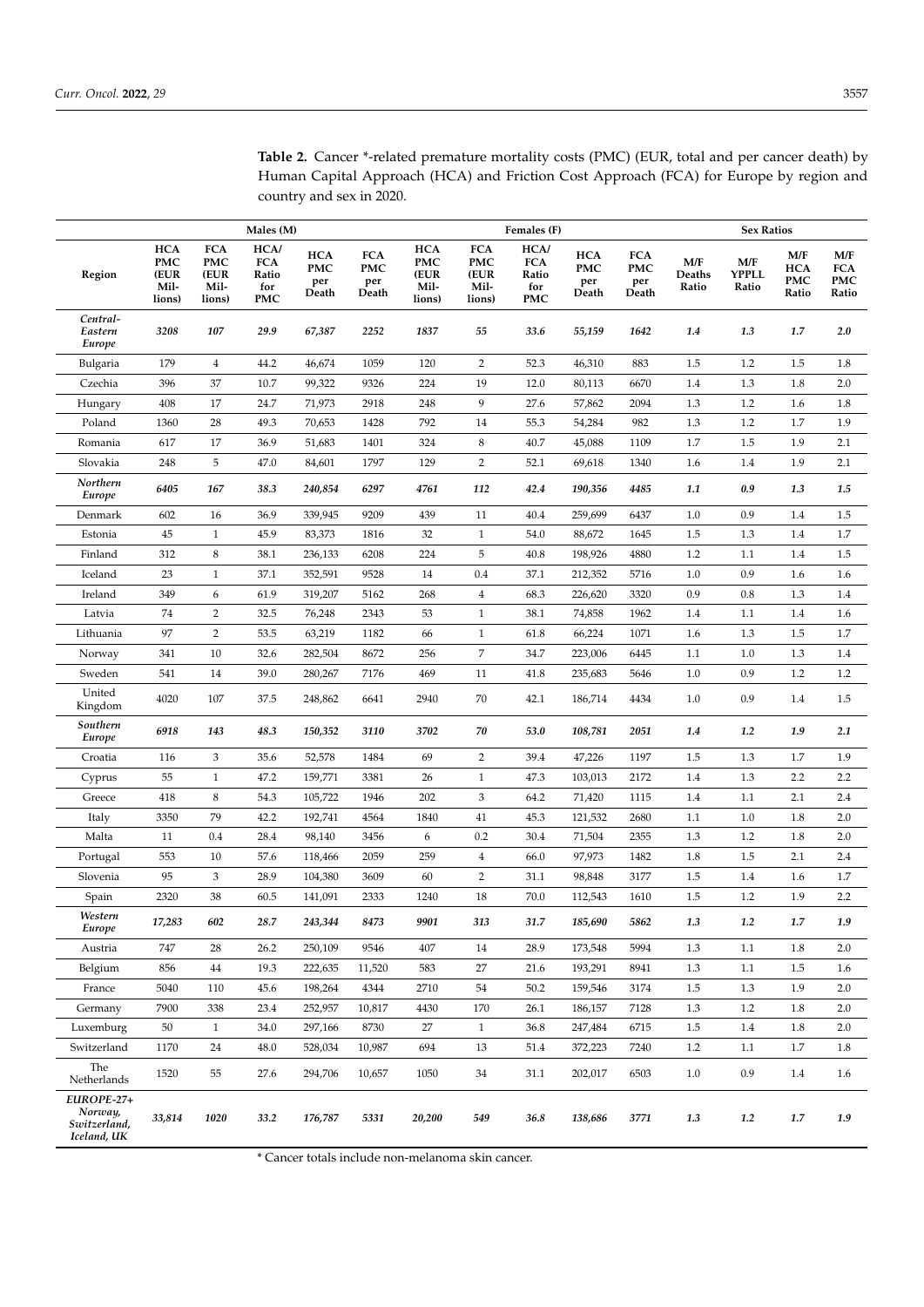#### *3.5. Premature Mortality Costs by Cancer Site*

In Table [3,](#page-6-0) both the HCA and the FCA valuation approaches ranked lung (HCA: EUR 11.08 billion; FCA: EUR 0.39 billion), breast (HCA: EUR 5.04 billion; FCA: EUR 0.12 billion), colorectum (HCA: EUR 4.85 billion; FCA: EUR 0.14 billion), brain (HCA: EUR 4.2 billion; FCA: EUR 0.09) and pancreatic (HCA: EUR 3.2 billion; FCA: EUR 0.11 billion) cancer as the five most costly according to total premature mortality costs. Together, these five cancers accounted for 53% (HCA) and 54% (FCA) of the total cancer cost burden.

<span id="page-6-0"></span>**Table 3.** Cancer-related premature mortality costs (PMC) (EUR, total and per cancer death) by Human Capital Approach (HCA) and Friction Cost Approach (FCA) for Europe by cancer site in 2020.

| <b>Cancer Site</b>                         | Deaths  | Average Age<br>at Death | <b>YPPLL</b> | <b>HCA PMC (EUR</b><br>Millions) | <b>FCA PMC</b><br>(EUR Millions) | <b>HCA PMC</b><br>per Death | <b>FCA PMC</b><br>per Death | <b>HCA/FCA</b><br>Ratio |
|--------------------------------------------|---------|-------------------------|--------------|----------------------------------|----------------------------------|-----------------------------|-----------------------------|-------------------------|
| Head and neck                              | 14,605  | 55.5                    | 128,508      | 2508                             | 72                               | 165,007                     | 4766                        | 34.6                    |
| Oesophagus                                 | 10,411  | 56.6                    | 76,621       | 1833                             | 63                               | 175,774                     | 6039                        | 29.2                    |
| Stomach                                    | 13,091  | 55.0                    | 117,265      | 2226                             | 60                               | 170,057                     | 4589                        | 37.1                    |
| Colorectum                                 | 30,806  | 56.1                    | 244,755      | 4850                             | 144                              | 157,278                     | 4660                        | 33.8                    |
| Liver                                      | 14,871  | 56.7                    | 108,273      | 2249                             | 71                               | 151,368                     | 4741                        | 31.9                    |
| Gallbladder                                | 1023    | 57.5                    | 6658         | 105                              | $\overline{4}$                   | 102,391                     | 3757                        | 27.2                    |
| Pancreas                                   | 22,214  | 57.0                    | 155,938      | 3184                             | 109                              | 143,128                     | 4895                        | 29.3                    |
| Larynx                                     | 4515    | 56.6                    | 33,252       | 559                              | 18                               | 123,757                     | 4044                        | 30.6                    |
| Lung                                       | 83,917  | 57.2                    | 569,038      | 11,080                           | 389                              | 132,088                     | 4631                        | 28.5                    |
| Melanoma skin                              | 5914    | 52.2                    | 70,105       | 1491                             | 32                               | 252,204                     | 5461                        | 46.2                    |
| <b>Breast</b>                              | 29,213  | 53.4                    | 310,803      | 5040                             | 120                              | 172,549                     | 4124                        | 41.8                    |
| Cervix Uteri                               | 7187    | 51.4                    | 90,653       | 1240                             | 25                               | 172,315                     | 3545                        | 48.7                    |
| Corpus Uteri                               | 3733    | 57.6                    | 23,985       | 307                              | 11                               | 82,197                      | 2901                        | 28.4                    |
| Ovary                                      | 9238    | 55.2                    | 81,196       | 1180                             | 33                               | 127,990                     | 3605                        | 35.4                    |
| Prostate                                   | 5168    | 59.4                    | 23,729       | 508                              | 25                               | 98,369                      | 4776                        | 20.6                    |
| Kidney                                     | 8318    | 56.3                    | 64,481       | 1348                             | 42                               | 162,382                     | 5040                        | 32.2                    |
| Bladder                                    | 5730    | 58.0                    | 34,632       | 667                              | 25                               | 116,449                     | 4313                        | 27.0                    |
| <b>Brain and Central</b><br>Nervous System | 17,041  | 52.2                    | 201,675      | 4210                             | 90                               | 247,090                     | 5304                        | 46.6                    |
| Thyroid                                    | 894     | 56.0                    | 7129         | 140                              | $\overline{4}$                   | 156,304                     | 4665                        | 33.5                    |
| Hodgkin<br>Lymphoma                        | 885     | 46.8                    | 15,338       | 266                              | 4                                | 298,093                     | 4439                        | 67.6                    |
| Non-Hodgkin<br>Lymphoma                    | 6938    | 54.2                    | 68,148       | 1311                             | 33                               | 188,987                     | 4730                        | 39.9                    |
| Multiple Myeloma                           | 3852    | 57.7                    | 24,131       | 482                              | 17                               | 125,171                     | 4521                        | 27.7                    |
| Leukaemia                                  | 7777    | 52.4                    | 90,158       | 1611                             | 34                               | 207,641                     | 4398                        | 47.1                    |
| All cancers                                | 336,964 | 55.6                    | 2,833,925    | 54,000                           | 1569                             | 160,318                     | 4656                        | 34.4                    |
| All cancers except<br>non-melanoma<br>skin | 336,070 | 55.6                    | 2,826,315    | 53,900                           | 1565                             | 160,293                     | 4656                        | 34.4                    |

Cancer premature mortality costs per death according to the HCA and FCA revealed an alternative perspective on the cancer burden. According to this metric, the most costly cancers as valued by the HCA were Hodgkin Lymphoma (EUR 298,093), melanoma of the skin (EUR 252,204), brain (EUR 247,090), leukaemia (EUR 207,641) and non-Hodgkin Lymphoma (EUR 188,987). Each of these five cancers are associated with relatively high HCA/FCA cost ratios above 40, with Hodgkin Lymphoma in particular showing a cost ratio of 67.6 (the highest across all cancer sites). This is, in part, a consequence of the younger age of death associated with these cancers. The FCA included only two cancers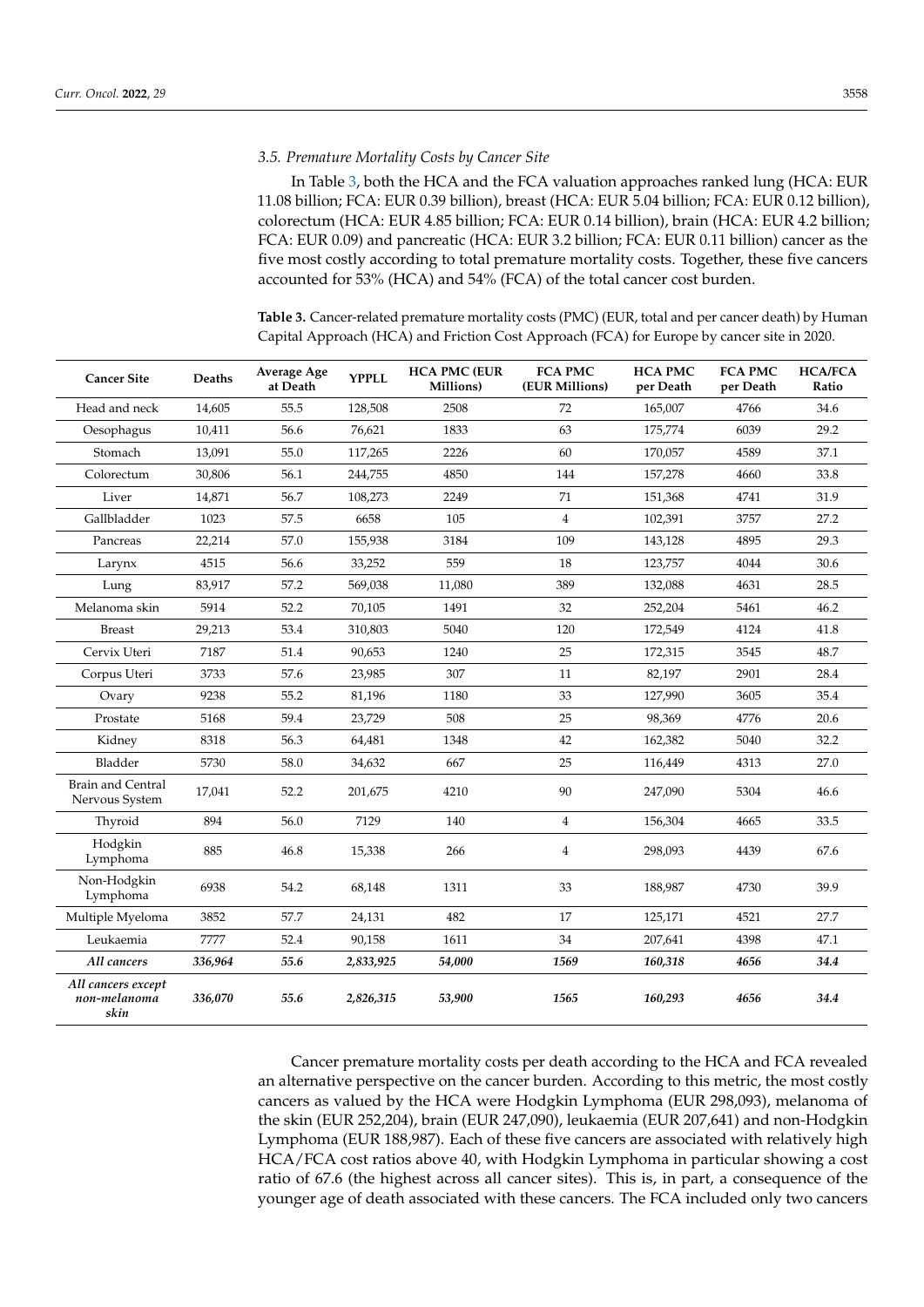from this list (brain (EUR 5304) and melanoma of the skin (EUR 5461)) and added to the top five most costly cancers per death head and neck (EUR 4766), kidney (EUR 5040) and oesophageal (EUR 6039) cancer.

## *3.6. Sensitivity Analysis*

For the HCA (Table [4\)](#page-7-0), substantial differences in the total value of lost productivity were observed following the application of minimum and maximum national economic growth rates as measured by GDP average changes. Minimum growth rates reduced costs by 22% on average compared to the base case, with a reduction of 37% in the case of Central-Eastern Europe. Costs increased by 23% on average when maximum growth rates were used with Central-Eastern Europe, again showing the highest divergence from the base case with an increase of 63%. Altering the discount rate also resulted in considerable changes, with a 0% discount rate increasing costs by 24% compared to the base case and a 6% discount rate reducing costs by 12%.

<span id="page-7-0"></span>**Table 4.** Sensitivity analysis of cancer-related premature mortality costs (PMC) (EUR, total) using the Human Capital Approach with comparison to the base case \*.

| Region                                        | <b>HCA PMC (EUR Millions)</b> | % Change from BC |
|-----------------------------------------------|-------------------------------|------------------|
| <b>EUROPE.</b> Discount Rate 0%               | 67,100                        | 24               |
| Central-Eastern Europe                        | 6350                          | 26               |
| Northern Europe                               | 14,100                        | 26               |
| Southern Europe                               | 13,200                        | 25               |
| Western Europe                                | 33,500                        | 23               |
| <b>EUROPE. Discount Rate 6%</b>               | 47,600                        | $-12$            |
| Central-Eastern Europe                        | 4410                          | $-13$            |
| Northern Europe                               | 9770                          | $-13$            |
| Southern Europe                               | 9360                          | $-12$            |
| Western Europe                                | 24,100                        | $-11$            |
| EUROPE. Minimum GDP growth of<br>each country | 41,900                        | $-22$            |
| Central-Eastern Europe                        | 3180                          | $-37$            |
| Northern Europe                               | 7850                          | $-30$            |
| Southern Europe                               | 8090                          | $-24$            |
| Western Europe                                | 22,800                        | $-16$            |
| EUROPE. Maximum GDP growth of<br>each country | 66,600                        | 23               |
| Central-Eastern Europe                        | 8250                          | 63               |
| Northern Europe                               | 16,400                        | 46               |
| Southern Europe                               | 12,100                        | 14               |
| Western Europe                                | 29,900                        | 10               |

\* Base case: up to 65 years old, Discount Rate = 3.5%, average Gross Domestic Product (GDP) growth of each country.

For the FCA (Table [5\)](#page-8-0), substantial differences in estimated productivity costs by region and for Europe as a whole were observed following the application of countryspecific minimum and maximum friction periods from the period 2008–2018. Productivity costs increased by 22% in the case of maximum friction periods for Europe. This altered the HCA/FCA cost ratio from 34 in the base case to 28. Application of the minimum friction period from 2008–2018 resulted in a decrease in productivity costs by 15% across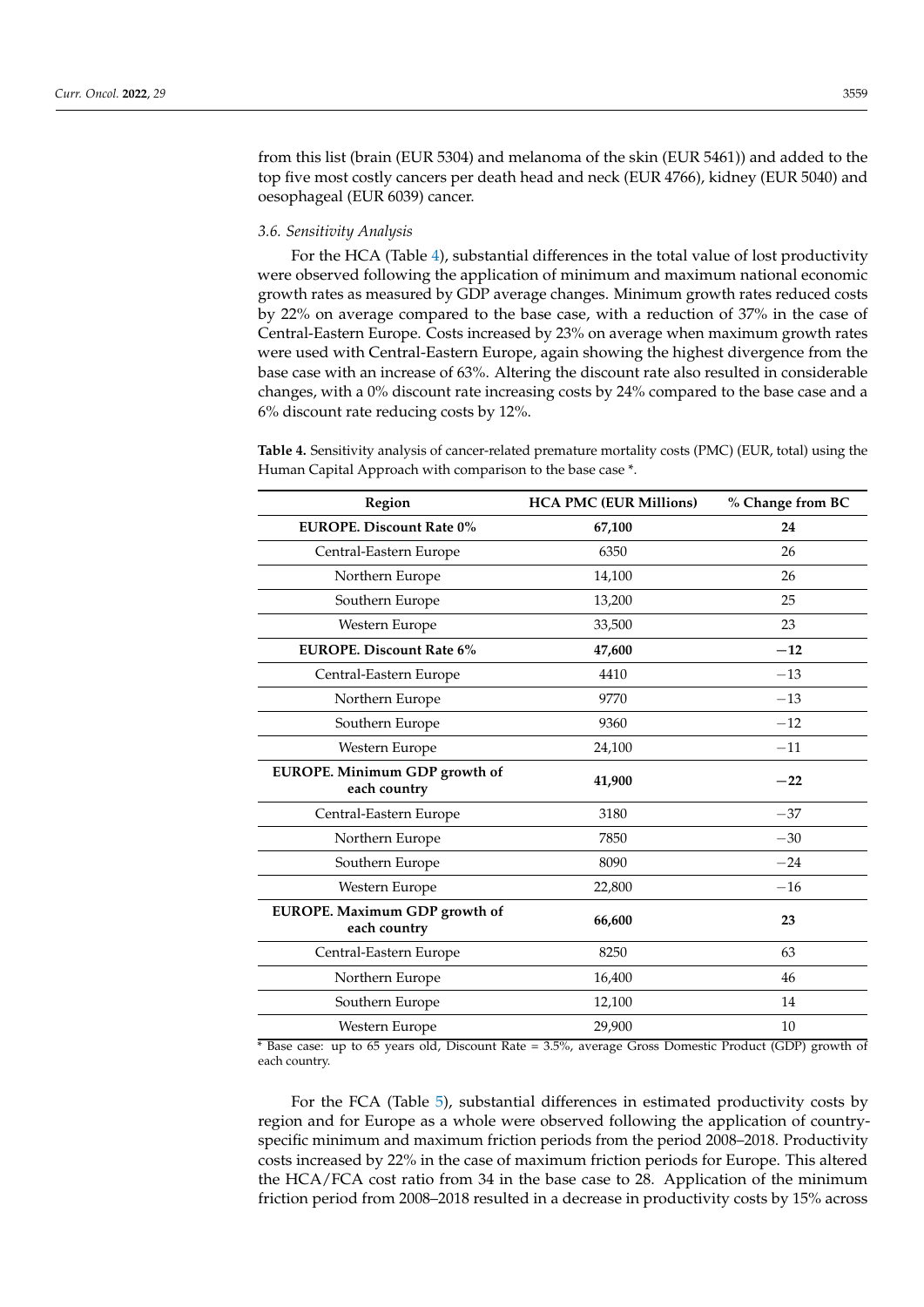Europe, with a resultant increase in the HCA/FCA ratio to 41. Estimated productivity costs using 2018 friction periods increased over the base case cost in line with expectations given the assumed negative relationship between vacancy duration (and hence friction period) and the unemployment rate [\[18\]](#page-12-10), and low unemployment rates across Europe pre COVID-19 pandemic.

<span id="page-8-0"></span>**Table 5.** Sensitivity analysis of cancer-related premature mortality costs (PMC) (EUR, total) using the Friction Cost Approach with comparison to the base case \*.

| Region/Country                                             | <b>Friction Periods</b><br>in Days | <b>FCA PMC (EUR</b><br>Millions) | % Change from<br>the Base Case | <b>HCA/FCA Ratio</b> |
|------------------------------------------------------------|------------------------------------|----------------------------------|--------------------------------|----------------------|
| <b>EUROPE.</b> Friction period = 2018                      | 79                                 | 1823                             | 16                             | 30                   |
| Central-Eastern Europe                                     | 105.2                              | 173                              | 7                              | 29                   |
| Northern Europe                                            | 69.2                               | 342                              | 22                             | 33                   |
| Southern Europe                                            | 61.1                               | 225                              | 6                              | 47                   |
| Western Europe                                             | 91.7                               | 1083                             | 18                             | 25                   |
| <b>EUROPE.</b> Minimum friction periods<br>$(2008 - 2018)$ | 55.8                               | 1331                             | $-15$                          | 41                   |
| Central-Eastern Europe                                     | 60.8                               | 100                              | $-38$                          | 50                   |
| Northern Europe                                            | 54.6                               | 265                              | $-5$                           | 42                   |
| Southern Europe                                            | 44.9                               | 204                              | $-4$                           | 52                   |
| Western Europe                                             | 66.7                               | 762                              | $-17$                          | 36                   |
| <b>EUROPE.</b> Maximum friction periods<br>$(2008 - 2018)$ | 85.9                               | 1920                             | 22                             | 28                   |
| Central-Eastern Europe                                     | 106.4                              | 174                              | 8                              | 29                   |
| Northern Europe                                            | 74.2                               | 346                              | 24                             | 32                   |
| Southern Europe                                            | 73.1                               | 253                              | 19                             | 42                   |
| Western Europe                                             | 92.5                               | 1146                             | 25                             | 24                   |

\* Base case: Friction periods in 2020 for each country.

#### **4. Discussion**

The dominant valuation approach for productivity costs in the literature is the HCA; however, criticisms abound of this approach [\[4,](#page-11-3)[22](#page-12-14)[–24\]](#page-12-15), and primary amongst these is the overestimation of productivity costs due to the assumptions that employees are not replaced following illness or death [\[25\]](#page-12-16). Although it has been suggested that the FCA generates more realistic estimates of productivity costs than the HCA [\[5\]](#page-11-4), issues with regard to a standardised approach to friction period estimation across countries, and a lack of data necessary to compute accurate friction periods by country remain. It is this issue that the current study confronts by applying a standardised methodological framework for friction period estimation across Europe to estimate comparable multi-country FCA productivity cost estimates for cancer.

Our study revealed that cancer premature mortality costs for Europe were EUR 54.02 billion (HCA) and EUR 1.57 billion (FCA), indicating that HCA costs are 34 times larger than FCA costs. Estimates of the HCA/FCA costs ranged from 29.7 in Western Europe to 49.9 in Southern Europe by region, from 11 in Czechia to 65 in Ireland by country, and from 21 for prostate cancer to 67 for Hodgkin Lymphoma by cancer site. Previous reviews of FCA and HCA cancer productivity costs reveal similar variability in their cost ratios. Pike et al. [\[3\]](#page-11-2) found that cancer studies that included mortality costs had HCA/FCA ratios between 24 and 48. By cancer site, previous single-country studies have shown HCA/FCA ratios of 49 and 73 for breast cancer in Spain [\[9\]](#page-12-17) and Ireland [\[7\]](#page-12-1), respectively (42 for breast cancer in our study), 56 for prostate cancer in Ireland (21 for prostate cancer in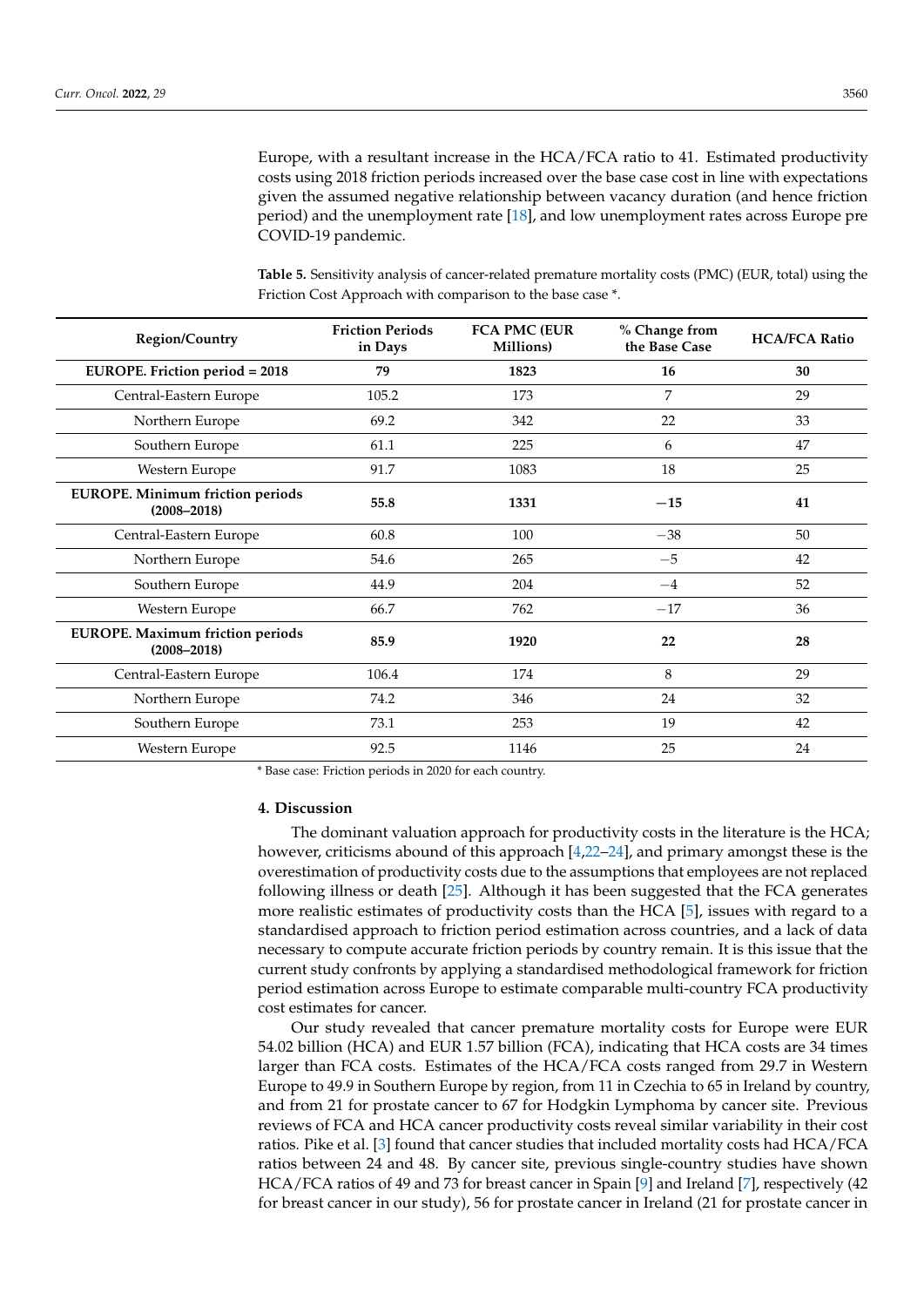our study) [\[7\]](#page-12-1), 55 for brain cancer in Spain (47 for brain cancer in our study) [\[9\]](#page-12-17)) and 47 for haematologic cancer in Spain (46 in our study) [\[10\]](#page-12-2). Therefore, while results vary in terms of the magnitude of the HCA/FCA ratio, high-fatality diseases such as cancer do appear to generate HCA cost estimates considerably in excess of their FCA equivalents, and this result is substantiated by our estimates of cancer in Europe.

The drivers of the variability in the HCA/FCA cost ratios are varied and nuanced and arise due to a combination of underlying epidemiological features and macroeconomic features including labour market data used for valuation purposes. For example, in the case of prostate cancer where the HCA/FCA ratio is 21, the mean age of death is 59.4, which is the oldest across all cancers (average age of death for all cancers = 55.6). Consequently, there are fewer remaining productive years to cost according to the HCA diminishing the gap between the HCA and the shorter FCA costing method. Similarly, Hodgkin Lymphoma, with an HCA/FCA cost ratio of 67, had the youngest average age of death across all cancers at 46.8, allowing HCA costs to accumulate over a longer time frame. In contrast, by country, the key drivers of the low HCA/FCA cost ratio for Czechia (11), for example, were more economic in nature. Czechia had the longest friction period in the study (247 days in 2020 versus 74 days European average) and therefore had the potential to generate higher productivity costs according to the FCA. This was primarily driven by the size of the vacancy rate in Czechia (5.3% in 2020; the highest value across all EU countries), which translated into a comparatively large job vacancy stock figure. Ireland, which produced the highest HCA/FCA cost ratio of 65, had the fourth lowest friction period in Europe for 2020 (47 days), the fifth lowest age of cancer death on average (55.0 years old versus average in Europe 55.7) and, consequently, one of the highest YPPLL per number of deaths ratios in Europe (8.4, sixth highest in Europe). This range of economic and epidemiological factors indicates the complexity of factors driving productivity cost variation between both valuation methods.

Interestingly, despite the variability in HCA/FCA cost ratios highlighted across Europe, a key finding of this study was that the ranking of total premature mortality cost burden by region, country and cancer site remained generally independent of the selected valuation approach. For example, four of the top five ranked countries by total cancer productivity cost burden were the same according to both HCA and FCA, and, by cancer site, the top five ranked cancers by total cost burden were the same for both valuation approaches. This was not the case for cancer premature mortality cost per death though, where the ranking of cancer burden changed considerably by region and by cancer site depending on selected valuation approach. Traditional macroeconomic factors such as high average gross wages and low unemployment rates explain the ranking of cancer productivity cost burden by country according to the HCA (first: Switzerland, second: Denmark and third: Iceland), while the FCA highlights the speed at which an employee is replaced after leaving the workplace and ranks countries such as Belgium (first), Germany (third) and Czechia (fifth) as high cost based on the length of their friction periods (in addition to high wages and low unemployment levels in the case of Belgium and Germany).

Per death productivity costs by cancer site, on the other hand, seem to be driven by the average age of death for both the HCA and FCA with melanoma skin cancer (average age of death  $= 52.2$ ) and brain cancer (average age of death  $= 52.2$ ), both ranking in the top five most costly cancers according to both valuation approaches. Additionally, in the case of the FCA, the ratio of male deaths to female deaths per cancer impacts on estimated costs. Oesophageal cancer (first) and head and neck cancer (fifth) emerge as high cost per death cancers in spite of their absence from the top five most costly as measured by the HCA. Both have a male/female cancer death ratio far in excess of the average across all cancers (5.0 and 4.8, respectively, versus an average European ratio of 1.3). This represents a significant finding, and while we know that estimating economic costs can offer an interesting alternative public health perspective on the burden of diseases, we additionally highlight that the choice of valuation lens can considerably alter the reported burden of high fatality illnesses such as cancer when costs are expressed on a per death basis.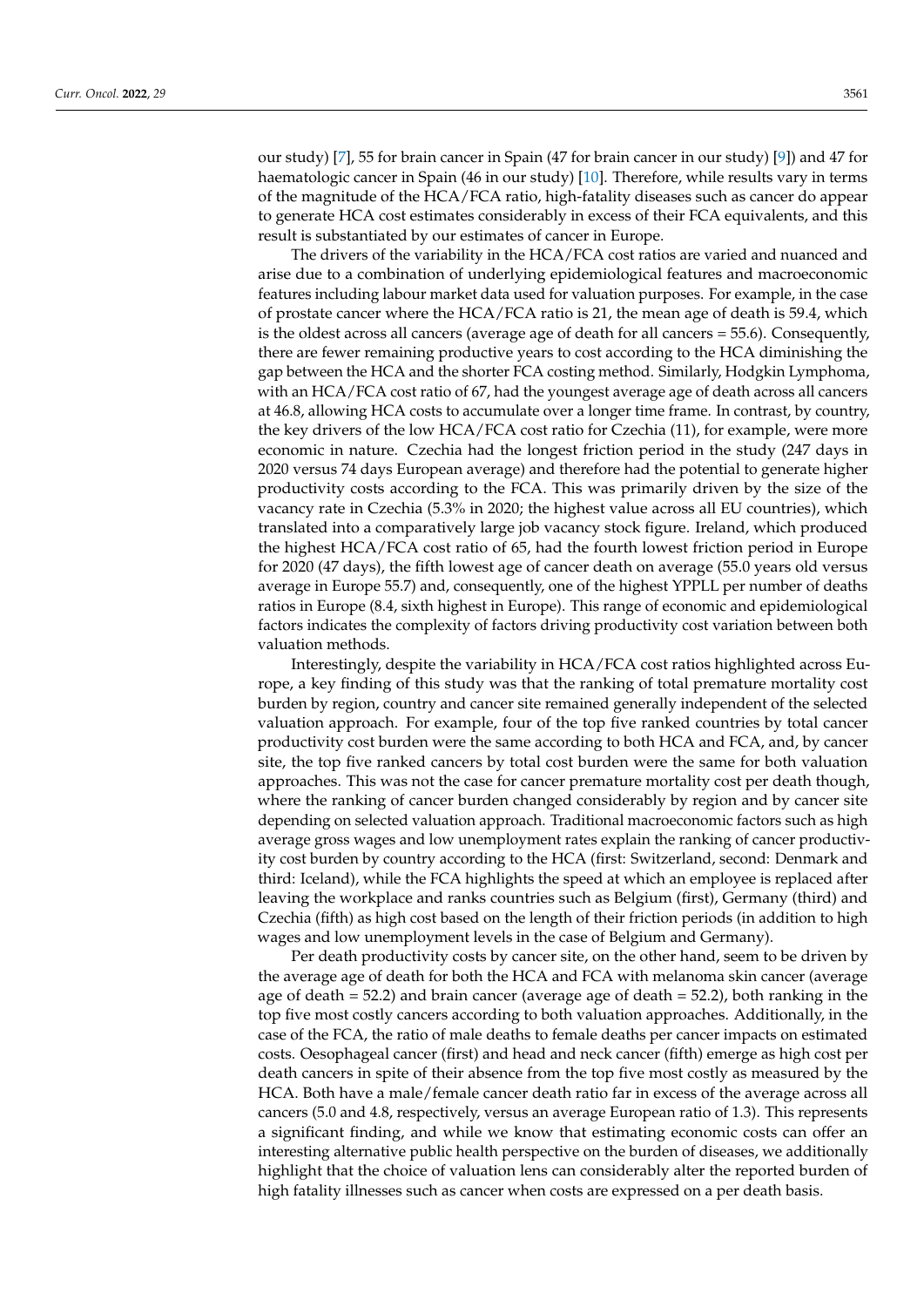Interesting findings also emerge following an examination of the gender aspects of the differences between the HCA and the FCA. Our findings show that the FCA intensified the gender disparity in the valuation of the cancer burden. Whereas previous studies [\[2,](#page-11-1)[11,](#page-12-3)[12\]](#page-12-4) have revealed the degree to which male cancer premature mortality costs exceed female costs following the application of market wages through the HCA, our results reveal how the male/female cost ratios increased on average from 1.7 for the HCA to 1.9 for the FCA. Future researchers and those implementing economic evaluations from a societal perspective should be cognisant of this gender effect and could perhaps look to use national average gross wages rather than gender specific wages to overcome this.

Following the results of previous studies, our sensitivity analysis highlighted the key role played by the length of a friction period in FCA derived productivity costs and how changes in this variable over time due to underlying macroeconomic conditions can impact productivity costs. FCA theory predicts shorter friction periods as unemployment rises [\[26\]](#page-12-18). For example, due to the macroeconomic effects of the COVID-19 pandemic, European unemployment rates rose considerably between 2018 and 2020, resulting in shorter friction periods in 2020 compared to 2018. The outcome of this is that the FCA productivity costs of cancer are 16% higher based on labour market conditions from the pre-COVID 2018 period compared to the COVID-19-impacted 2020 estimates. Our analyses further show that the HCA/FCA ratio increased to 41 as a consequence of using country-specific minimum friction period estimates from 2008–2018 and fell to 28 following the use of maximum estimates over this time frame. This study therefore highlights the dependence of derived FCA productivity estimates on the extant labour market conditions of a country at a point in time and the importance of updating these regularly on a national basis to obtain accurate productivity estimates over time.

Our study highlights the benefits of using a standardised methodological framework for friction period estimation, offering the potential to compare derived costs to the HCA. The findings offer valuable lessons for researchers in the range of, and discrete nature of, the drivers of costs for each approach and will aid in informing researcher and policy-maker choice between valuation approaches by providing transparency in the costing process and providing a practical example as to how costs diverge for a key constituent of indirect costs over the course of a working lifetime.

Our results also feed into the literature on cost-effectiveness analysis. Previous studies have shown that the inclusion of productivity costs in cost-effectiveness analyses have the potential to significantly impact the outcome of the analysis [\[27\]](#page-12-19). Recent reviews have shown that productivity cost inclusion in economic evaluations generally leads a more favourable cost-effectiveness outcome and, in a significant minority of cases, changes the incremental cost-effectiveness ratio (ICER) from positive to negative, transforming the new treatment into a cost-saving intervention [\[27,](#page-12-19)[28\]](#page-12-20). Nevertheless, most pharmacoeconomic guidelines do not advocate a societal perspective for economic evaluations, and therefore, it is left to researcher discretion in many cases to include them. This problem is exacerbated by the lack of a universally recognized framework for calculating productivity costs; consequently, valuation approaches vary widely [\[4,](#page-11-3)[27\]](#page-12-19). The use of a standardized methodological framework in our study to estimate FCA productivity costs based on publicly available national data sources provides a potential avenue to overcome some of the current variability noted in valuation approaches, hence strengthening the argument for their inclusion in future cost-effectiveness analyses.

Nevertheless, there are several limitations of our study. Our study is an underestimate of the productivity costs of cancer in Europe due to the explicit exclusion of other forms of cancer-related lost productivity including morbidity in the form of temporary work absences, permanent absenteeism, reduced working hours and presenteeism. The lack of a standardised database across Europe for these productivity costs for cancer resulted in their exclusion in this case. We also excluded unpaid productivity costs from our study, which have been shown to be significant for cancer [\[11\]](#page-12-3). This was a deliberate choice made by the authors, as non-market activity, by its nature, does not result in the need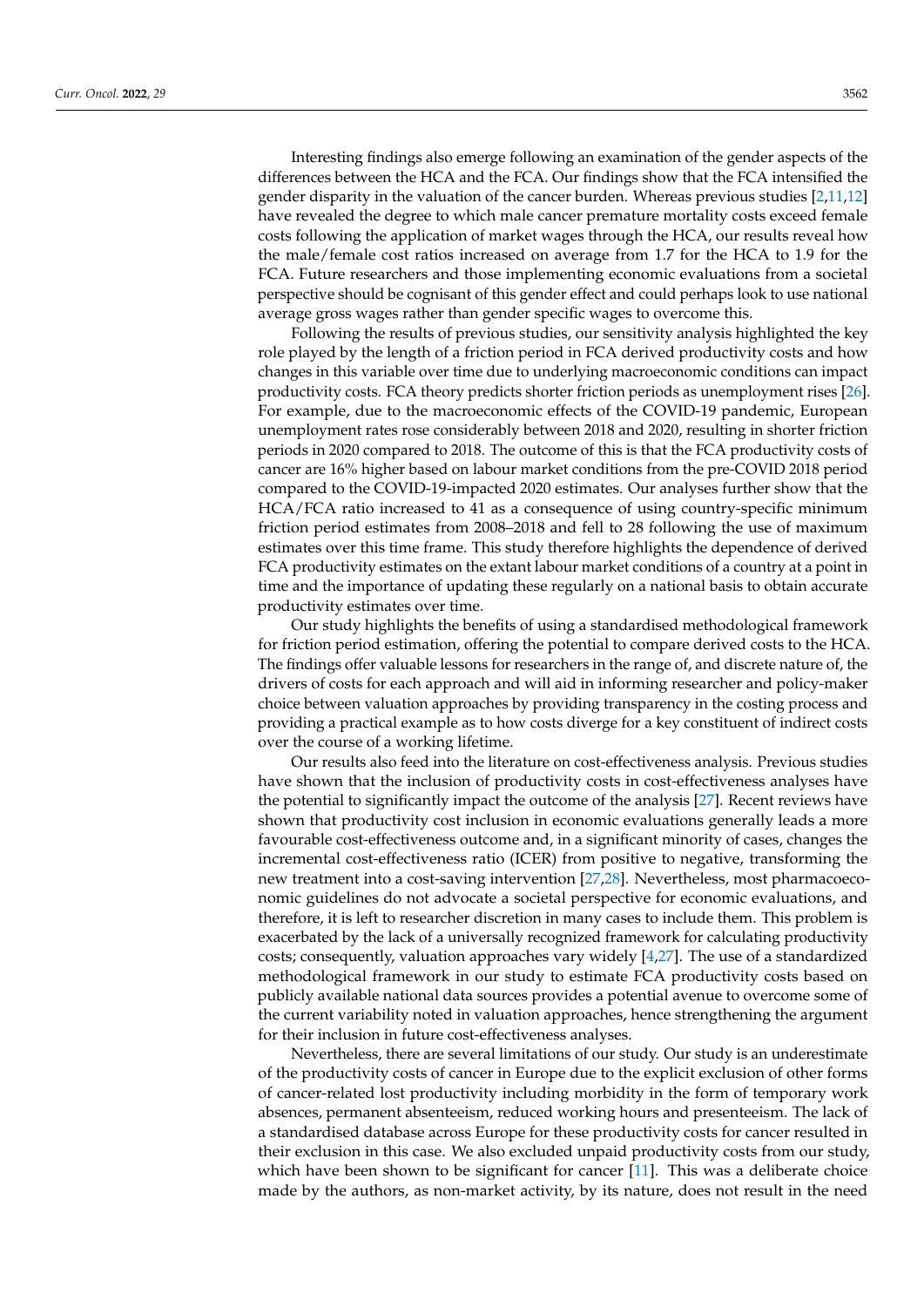to replace employees in a firm. To aid the comparability of our estimates with previous studies of cancer productivity costs in Europe, we also excluded those individuals who die prematurely from cancer but would have worked beyond 65 years of age. Robust estimates for individuals working beyond 65 are difficult due to the limited economic data availability for wage rates, labour force participation rates and unemployment rates for this group. Our study employed gross national wage rates rather than self-reported wage rates and therefore does not reflect variations in the socio-economic background of the population under study. Nor do our estimates reflect variations in vacancy duration by occupation due to a lack of routinely collected data at a national level on vacancy stock data by sector or by occupation. Our forecasted labour market data used for the HCA was based on an average of historic trends, which may not accurately reflect future trends. This is a common shortcoming of HCA estimates, however, and one we undertook sensitivity analysis to mitigate as much as possible. Given the 2020 base case year in this study, the labour market data used for valuation purposes has been impacted the COVID-19 pandemic. We have undertaken broad ranging sensitivity analysis as a consequence by modelling the impact of future wage growth and friction period estimates on our results, and we have discussed how our FCA costs are likely influenced by these atypical macroeconomic conditions.

## **5. Conclusions**

Our study provides a unique perspective on the difference between HCA and FCA estimates of cancer-related premature mortality productivity costs in Europe using a standardized methodological approach to friction period estimation. We highlight the magnitude of the difference between HCA and FCA estimates for cancer and, importantly, draw attention to the dependency of the FCA on the extant macroeconomic and labour market conditions of a country. We offer insights for researchers and policy makers into the key reasons for the differences in costs between valuation approaches while providing transparency on their application in practice.

**Author Contributions:** Conceptualization, P.H., M.O.-O. and I.S.; Methodology, P.H., M.O.-O. and I.S.; Software, P.H. and M.O.-O.; Validation, P.H. and M.O.-O.; Formal Analysis, P.H. and M.O.-O.; Investigation, P.H., M.O.-O. and I.S.; Resources, P.H., M.O.-O. and I.S.; Data Curation, P.H., M.O.-O. and I.S. Writing—Original Draft Preparation, P.H. and M.O.-O.; Writing—Review and Editing, P.H., M.O.-O. and I.S.; Visualization, P.H., M.O.-O. and I.S.; Supervision, P.H.; Project Administration, P.H; Funding Acquisition. All authors have read and agreed to the published version of the manuscript.

**Funding:** This research received no external funding.

**Institutional Review Board Statement:** Not applicable.

**Informed Consent Statement:** Not applicable.

**Data Availability Statement:** Publicly available datasets were analysed in this study. These data can be found here: <https://gco.iarc.fr/today/data-sources-methods> (accessed on 7 January 2022) and <https://ec.europa.eu/eurostat/data/database> (accessed on 8 January 2022).

**Conflicts of Interest:** The authors declare no conflict of interest.

#### **References**

- <span id="page-11-0"></span>1. Ferlay, J.; Ervik, M.; Lam, F.; Colombet, M.; Mery, L.; Piñeros, M. *Global Cancer Observatory: Cancer Today*; International Agency for Research on Cancer: Lyon, France, 2020; Available online: <https://gco.iarc.fr/today> (accessed on 15 February 2022).
- <span id="page-11-1"></span>2. Hofmarcher, T.; Lindgren, P.; Wilking, N.; Jönsson, B. The cost of cancer in Europe 2018. *Eur. J. Cancer* **2020**, *129*, 41–49. [\[CrossRef\]](http://doi.org/10.1016/j.ejca.2020.01.011) [\[PubMed\]](http://www.ncbi.nlm.nih.gov/pubmed/32120274)
- <span id="page-11-2"></span>3. Pike, J.; Grosse, S.D. Friction Cost Estimates of Productivity Costs in Cost-of-Illness Studies in Comparison with Human Capital Estimates: A Review. *Appl. Health Econ. Health Policy* **2018**, *16*, 765–778. [\[CrossRef\]](http://doi.org/10.1007/s40258-018-0416-4) [\[PubMed\]](http://www.ncbi.nlm.nih.gov/pubmed/30094591)
- <span id="page-11-3"></span>4. Krol, M.; Brouwer, W.; Rutten, F. Productivity costs in economic evaluations: Past, present, future. *Pharmacoeconomics* **2013**, *31*, 537–549. [\[CrossRef\]](http://doi.org/10.1007/s40273-013-0056-3) [\[PubMed\]](http://www.ncbi.nlm.nih.gov/pubmed/23620213)
- <span id="page-11-4"></span>5. Kigozi, J.; Jowett, S.; Lewis, M.; Barton, P.; Coast, J. Estimating productivity costs using the friction cost approach in practice: A systematic review. *Eur. J. Health Econ.* **2016**, *17*, 31–44. [\[CrossRef\]](http://doi.org/10.1007/s10198-014-0652-y) [\[PubMed\]](http://www.ncbi.nlm.nih.gov/pubmed/25387561)